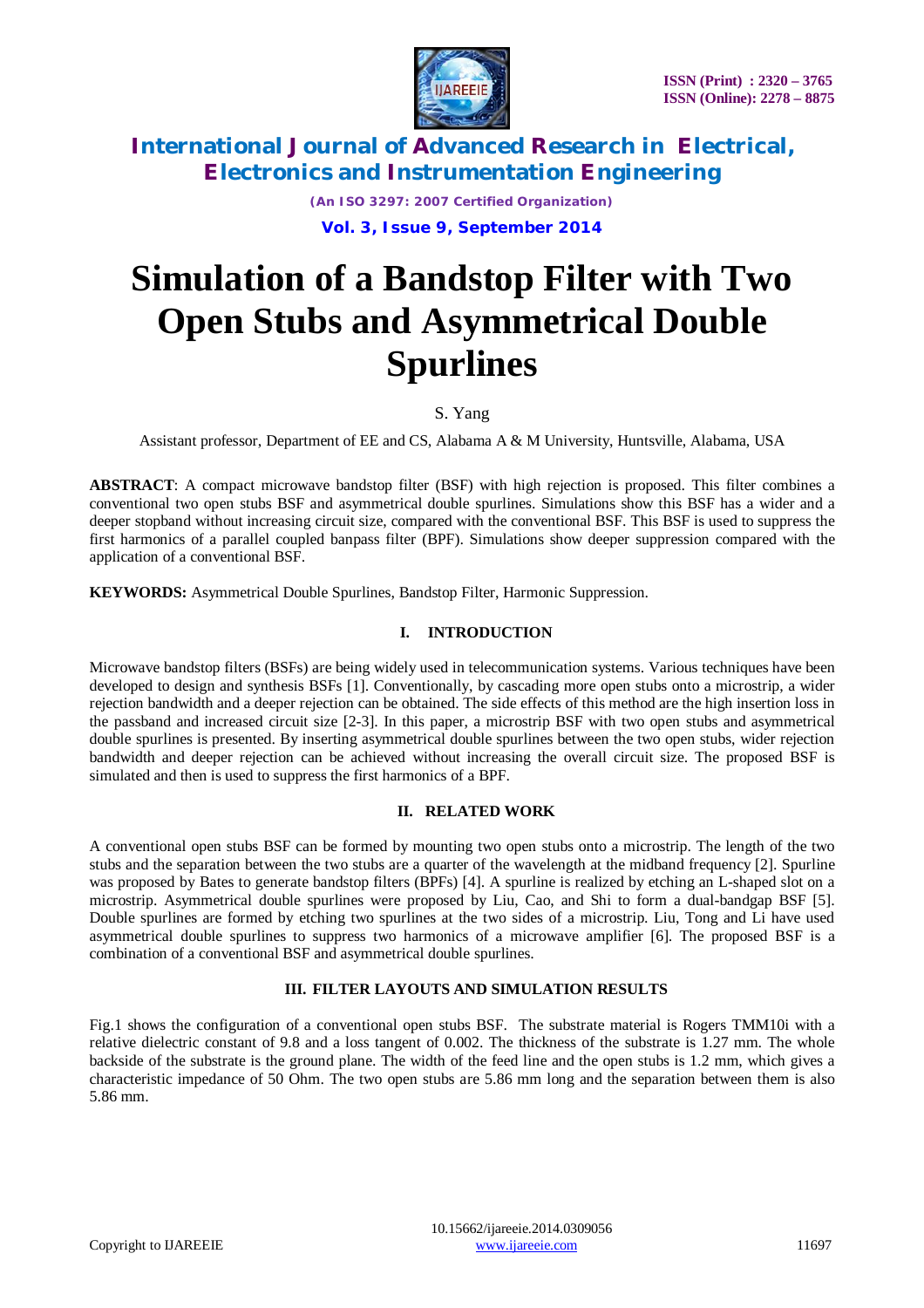



Fig. 1 Layout of a conventional open stubs BSF

This conventional BSF is simulated on Sonnet Suite 14.52. The mesh size is chosen as 0.01 mm by 0.01 mm. Sonnet Suite is a 3D planar EM software based on Method of Moments. Simulation results on return loss S11 and insertion loss S21are shown in Fig. 2. The midband frequency is at 4.9 GHz. The deepest rejection is about 32 dB.



Fig. 2 Simulation results of the conventional open stubs BSF

Asymmetrical double spurlines on the substrate mentioned above are shown in Fig. 3. The width of the microstrip is 1.2 mm. The dimensions of the short spurline are width 0.3 mm, length 5.66 mm and gap 0.1 mm. The dimensions of the long spurline are width 0.2 mm, length 6.86 mm and gap 0.1 mm. The short spurline is wider than the long spurline.



Fig. 3 Layout of an asymmetrical double spurlines

This pair of asymmetrical double spurlines is simulated on Sonnet Suite. The mesh size is also set at 0.01 mm by 0.01 mm. The simulation results are shown in Fig. 4. This double spurlines generate two attenuation poles at two frequencies. The attenuation pole at 5.32 GHz, generated by the short spurline, is 34 dB deep. The other attenuation pole at 4.48 GHz, generated by the long spurline, is 33 dB deep.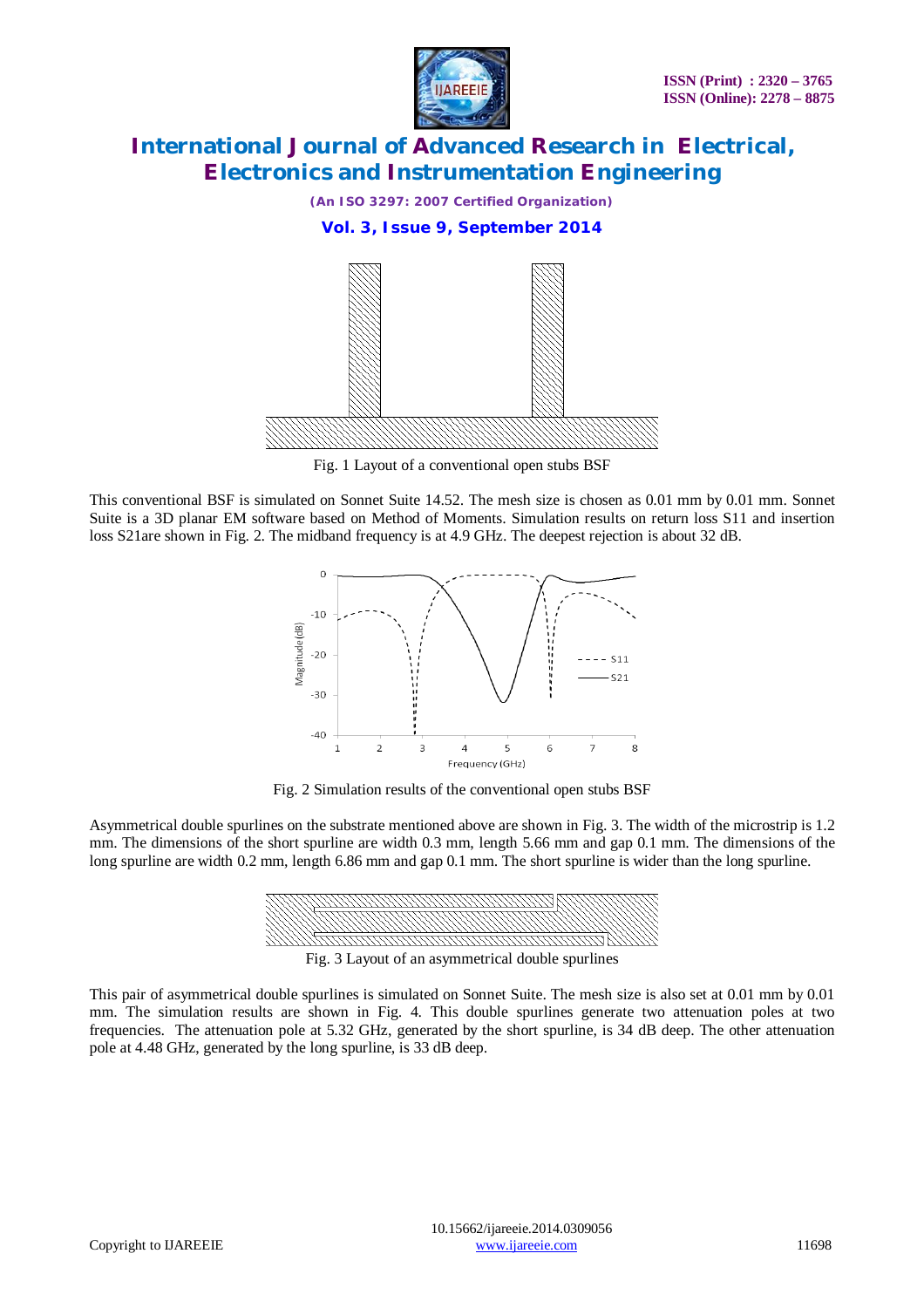

*(An ISO 3297: 2007 Certified Organization)*

**Vol. 3, Issue 9, September 2014**





The proposed BSF is a combination of the conventional open stubs BSF and the asymmetrical double spurlines. The asymmetrical double spurelines are inserted between the two open stubs of the conventional BSF. Layout of this BSF is shown in Fig. 5. All the dimensions in this layout have been mentioned early.



Fig. 5 Layout of the proposed BSF

The proposed BSF is simulated on Sonnet Suite. The insertion losses of the proposed BSF and the conventional BSF are shown together in Fig. 6 for comparison. The asymmetrical double spurlines generate two attenuation poles at the two sides of the midband frequency. The proposed BSF has wider rejection bandwidth and deeper rejection capability. Its 20 dB rejection band is from 4.18 to 5.60 GHz. Its 30 dB rejection band is from 4.62 to 5.26 GHz. The deepest rejection reaches -36 dB.



Fig. 6 Insertion losses of the proposed BSF and the conventional BSF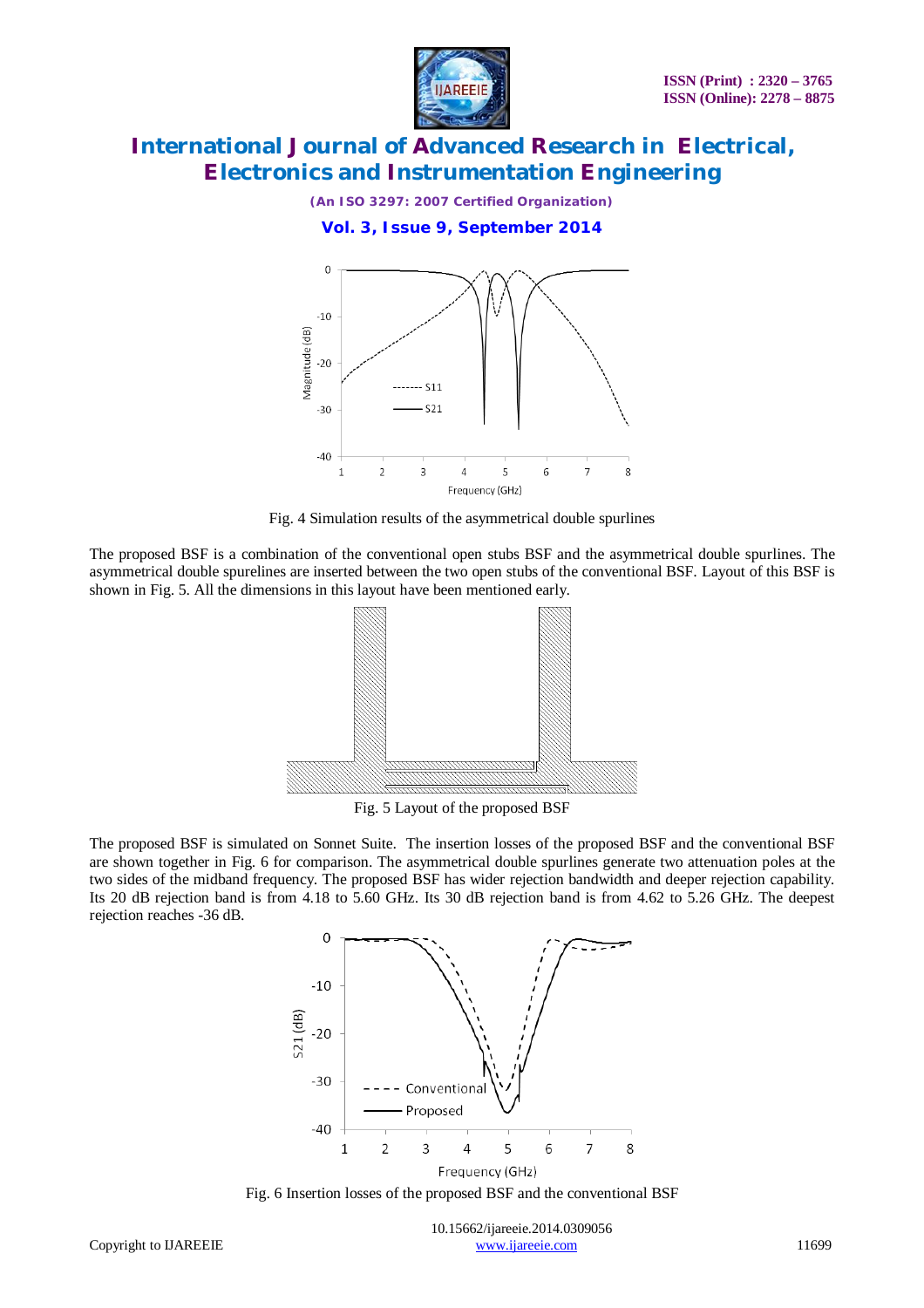

*(An ISO 3297: 2007 Certified Organization)*

### **Vol. 3, Issue 9, September 2014**

#### **IV. FIRST HARMONIC SUPPRESSION OF A BANDPASS FILTER**

The proposed BSF is connected to the output of a third order parallel coupled BPF [7] to suppress its first harmonics. The layout is shown in Fig. 7. This kind of BPF consists of a bunch of parallel line pairs. Microwave signals are coupled between these paired lines. The length of these line pairs is a quarter of the wavelength at the midband frequency. The design of this filter is through the calculation of even-mode and odd-mode characteristic impedances of coupled line pairs and the computation of physical dimensions of these line pairs [7]. This BPF has a midband frequency of 2.45 GHz and a bandwidth of 200 MHz.



Fig. 7 Layout of a BPF with proposed BSF for harmonic suppression

This parallel coupled BPF has a passband around 2.45 GHz and a first harmonics around 4.9 GHz. The whole filter is simulated again on Sonnet Suite. The simulation results are shown in Fig. 8. The first harmonics around 4.9 GHz is highly suppressed for more than 33 dB. At the same time, the insertion loss in the passband does not get much disturbance. For comparison, the insertion losses of the original BPF, and the whole filter with conventional and the proposed BSFs are shown together. The proposed BSF has better performance than the conventional BSF on the first harmonic suppression.



Fig. 8 Simulated insertion loss of the BPF with and without BSFs

#### **V. CONCLUSIONS**

A pair of asymmetrical double spurlines is inserted between the two open stubs of a conventional BSF to form a novel BSF. The proposed BSF is simulated on Sonnet Suite software. Simulation results show the proposed BSF has a wider rejection bandwidth and deeper rejections compared with the conventional BSF. This proposed BSF is also used to suppress the first harmonics of a parallel coupled BPF. Simulation results show the first harmonics is suppressed more compared with the application of a conventional BSF.

#### **ACKNOWLEDGMENT**

The author would like to thank Dr. Montgomery for his financial help, Dr. Scott for his help to install Sonnet Suite software, and Dr. Heidary for his microwave network analyzer.